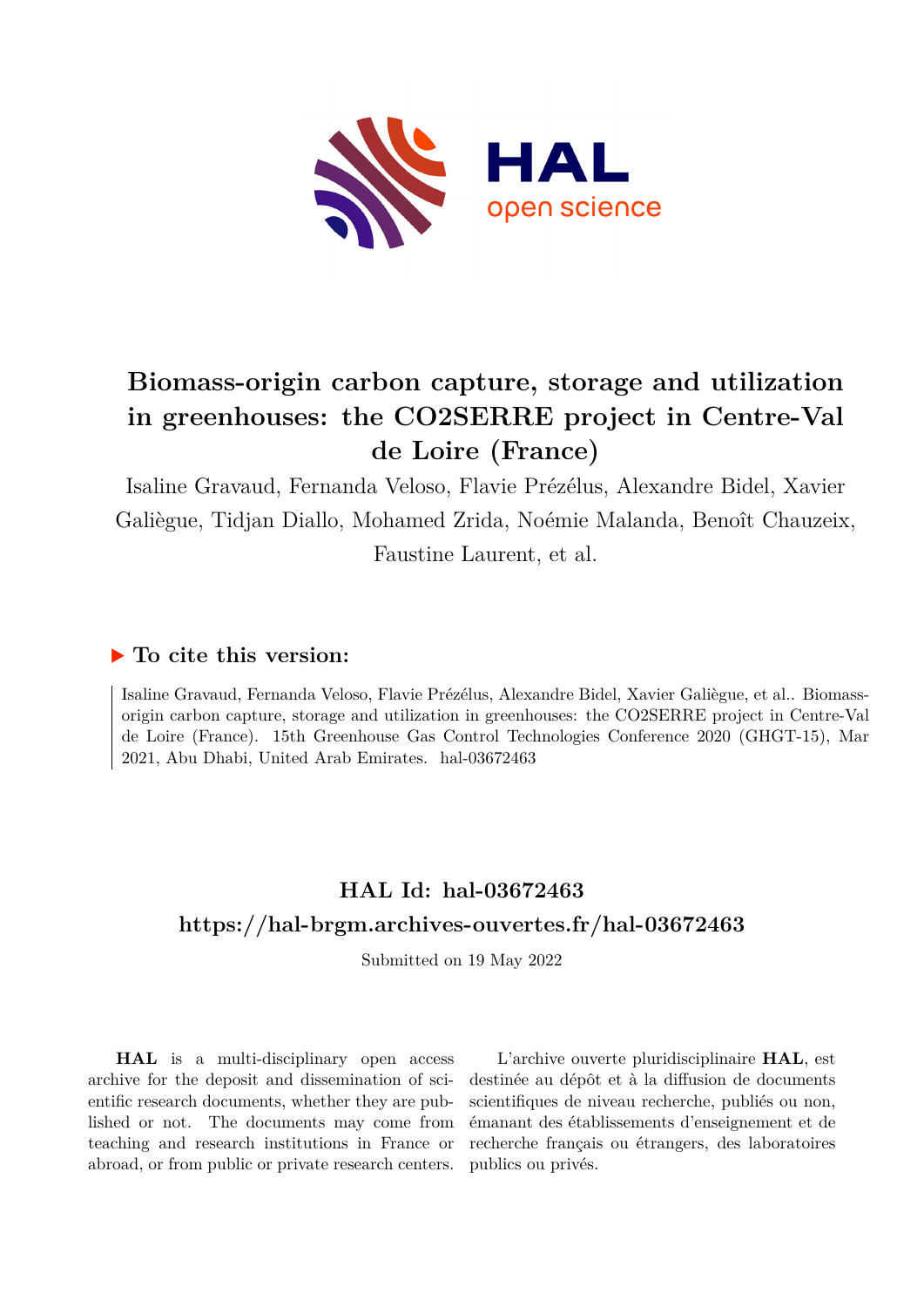

15th International Conference on Greenhouse Gas Control Technologies, GHGT-15

### 15th 18th March 2021 Abu Dhabi, UAE

## Biomass-origin carbon capture, storage and utilization in greenhouses: the CO2SERRE project in Centre-Val de Loire (France)

Isaline Gravaud<sup>a\*</sup>, Fernanda M. L. Veloso<sup>a</sup>, Flavie Prézélus<sup>b</sup>, Alexandre Bidel<sup>b</sup>, Xavier Galiègue<sup>b</sup>, Tidjan Diallo<sup>a</sup>, Mohamed Zrida<sup>a</sup>, Noémie Malanda<sup>c</sup>, Benoît Chauzeix<sup>d</sup>, Faustine Laurent<sup>a</sup>, Jacques Villeneuve<sup>a</sup>, Muriel Doucet<sup>e</sup>, Marie-Odile Lambert<sup>f</sup>, Benoît Lalizel<sup>g</sup>, Michel Combe<sup>c</sup>

*<sup>a</sup>BRGM, 3 avenue Claude Guillemin, 45060 Orléans Cedex 2, France*

*<sup>b</sup>Laboratoire d'Economie d'Orléans, University of Orléans, Rue de Blois, 45067 Orléans Cedex 2, France*

*<sup>c</sup>SETEC Energie Environnement, 42-52, quai de la Rapée, 75583 Paris Cedex 12, France*

*<sup>d</sup>Dalkia, 33, rue de l'Olivier, 45 770 Saran,, France*

*<sup>e</sup>AgreenTech Valley , Le LAB'O, 1 avenue du Champ de Mars, 45074 Orléans Cedex 2, France*

*<sup>f</sup>Centre de Vulgarisation et Etudes Techniques Maraîchères de la région Orléanaise, 196 rue des Montaudins, 45560 St-Denis-en-Val,, France <sup>g</sup>Cristal Union, 1 rue Daddy, CS 40055 Bezannes 51726 Reims Cedex, France*

#### **Abstract**

 $\overline{\phantom{a}}$ 

To achieve the objective of the Paris Agreement to limit global warming to well below 2ºC, there is a growing need to reduce drastically greenhouse gases emissions and even better to set up also negative emissions. Capturing and storing or valorizing carbon dioxide from biomass origin is a way to obtain negative emissions. The CO2SERRE project investigates techno-economic and environmental feasibility of implementing a "BCCUS" (i.e. CCUS for CO2 of biomass origin) pilot in France, in the Centre-Val de Loire Region. The concept consists in capturing CO2 from a biomass cogeneration plant in Orléans, valorizing it in local greenhouse farms, and storing the unused CO2 in geological reservoirs in the region. In addition to generating negative emissions, this concept promotes local and circular economy. To feed the techno-economic and environmental feasibility assessment, each stage of the CCUS chain is considered and assessed (capture, transport, geological storage, and use in greenhouses). Work carried out so far provides useful insights on technical feasibility of the process. However, the key challenge is the viability of the project on both economic and environmental sides. The LCA and TEA analyses, taking into account the whole CCUS chain, are under development and their outputs will address conditions for feasibility of the CO2SERRE concept. A preliminary assessment of geological storage capacity in the region have shown that targeted reservoir would be able to store the equivalent of the total emissions of the region Centre-Val de Loire. Thus, a longer term perspective for CO2SERRE project is to create a new technical and economic network in the region with platforms gathering CO2 emitter, users and storage.

<sup>\*</sup> Corresponding author. Tel.: +33 6 38 64 48 80, *E-mail address:* i.gravaud@brgm.fr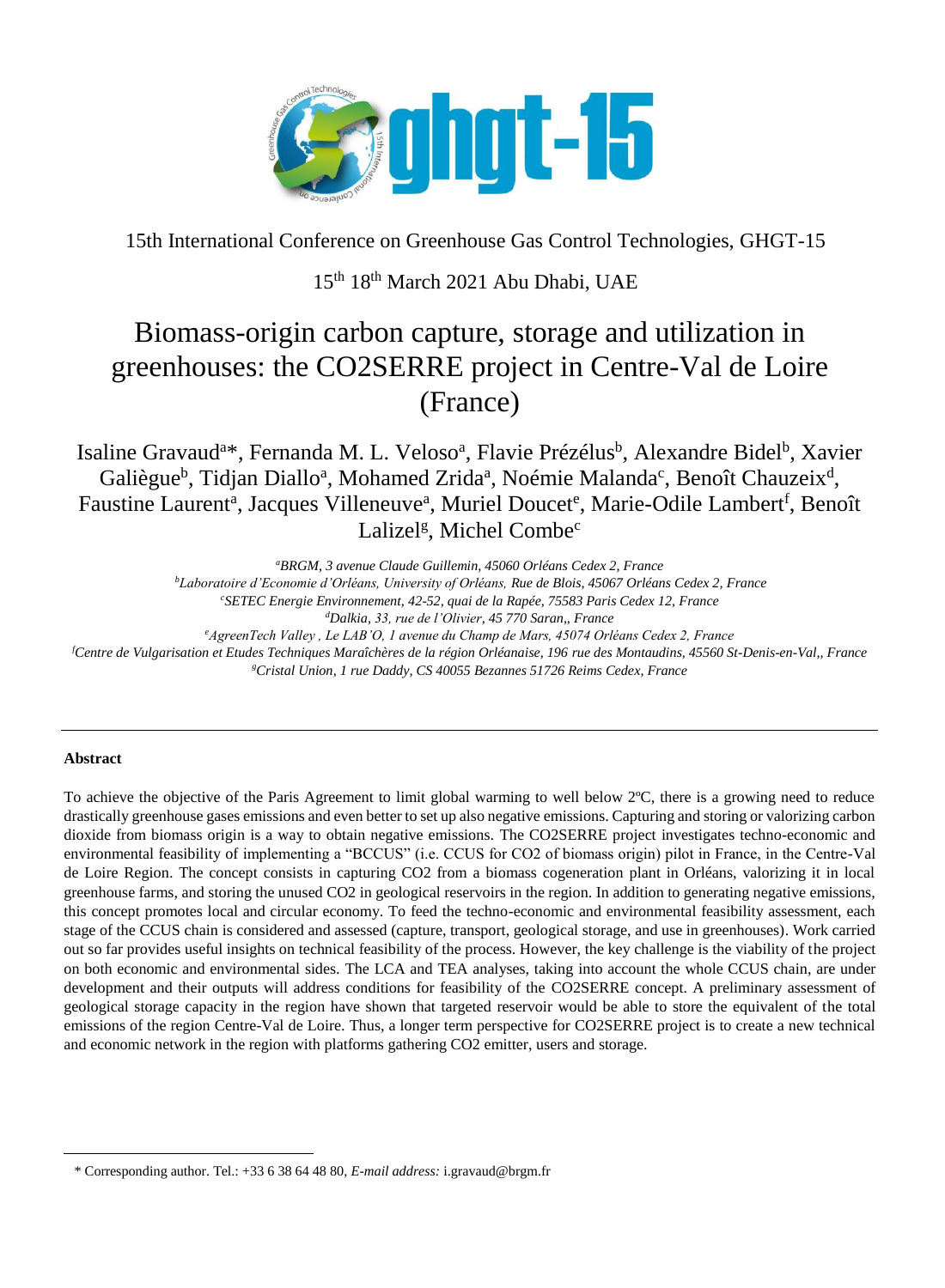*Keywords:* CO2; CCUS; BCCS; carbon from biomass, geological storage; biomass energy; negative emissions; CO2 valorization; greenhouse crop; circular economy

#### **Nomenclature**

|             | BCCS biomass origin carbon capture and storage       |
|-------------|------------------------------------------------------|
|             | BCCUS biomass origin carbon capture, use and storage |
| CCS         | carbon capture and storage                           |
| <b>CCUS</b> | carbon capture use and storage                       |
| <b>DBO</b>  | Dalkia Biomasse Orléans                              |
| <b>GWP</b>  | global warming potential                             |
| <b>LCA</b>  | life cycle analysis                                  |
| <b>MEA</b>  | monoethanolamine                                     |
| <b>TEA</b>  | techno-economic analysis                             |

#### **1. Introduction**

To achieve the objective of the Paris Agreement to limit global warming to well below 2ºC, there is a growing need to reduce drastically greenhouse gases emissions. CCUS, for Carbon Capture, Use and Storage, stands among mature technological options which enable large-scale reductions of carbon emissions. According to the Global CCS Intitute, which tracks CCS projects around the world, there are 26 CCS facilities currently in operation and around 40 Mt of CO<sup>2</sup> is stored every year. ). However, only two of them are located in Europe (Sleipner and Snøhvit, both Norway).In 2017, the International Energy Agency (IEA) considered CCUS did not grow fast enough. Experts from the Intergovernmental Panel on Climate Change (IPCC) go further by insisting on the need for setting up negative emissions and promoting technologies which can reach this objective, such as direct air capture and storage or CCS for  $CO<sub>2</sub>$  of biomass origin. Indeed,  $CO<sub>2</sub>$  of biomass origin, such as biomass combustion or fermentation, is considered carbon-neutral as biomass previously captured atmospheric  $CO<sub>2</sub>$  for growing. By capturing and storing these neutral emission, we can obtain negative emissions. In France, the National Low-Carbon Strategy (SNBC2) encourages the development and implementation of pilot, and possibly commercial, CCS and CCU projects. It especially targets CO<sub>2</sub> from biomass energy in a negative emissions perspective, and considers capturing 10 MtCO $_2$ /year by 2050, while objectives for CCUS for industries are around  $5 \text{ MtCO}_2$ /year by 2050.

The CO2SERRE project fits in this framework of negative emissions. It is an on-going three-years study (2019- 2022), led by BRGM (French Geological Survey), which investigates techno-economic and environmental feasibility of implementing a "BCCUS" (i.e. CCUS for CO<sub>2</sub> of biomass origin) pilot in France, in the Centre-Val de Loire Region. The concept consists in capturing  $CO<sub>2</sub>$  from a biomass cogeneration plant in Orléans, valorizing it in local greenhouse farms, and storing the unused CO2 in geological reservoirs in the region. In addition to generating negative emissions, this concept promotes local and circular economy. To feed the techno-economic and environmental feasibility assessment, each stage of the CCUS chain is considered and assessed:

Capture: The studied CO<sub>2</sub> sources is the Dalkia Biomasse Orléans facility. Data on the emissions of the plants are collected – quantity, rate, frequency and composition - and the existing capture technologies are evaluated in order to optimize capture costs for this plant, as well as for a wider specter of  $CO<sub>2</sub>$  emitters.

Transport: The aim is to plan a local transport network for  $CO<sub>2</sub>$  between emitting, storage and use sites. It bases on existing or planned infrastructures in the region, mapping of the different transport options (pipelines, trucks) and their optimization regarding to costs and distances. Special attention is given to the timescale: plans concern as well the short-term with the actual project sites, as the longer term considering a network expansion to other emitters or users.

Utilization:  $CO<sub>2</sub>$  injection in greenhouses is a common practice as it allows to boost plant growth and improve outputs. In the region, a number of producers already use either exhaust gases of their gas furnaces – but  $CO<sub>2</sub>$  quality is not guaranteed – or pure liquid  $CO_2$  – with higher costs. In both case,  $CO_2$  has a fossil origin. The potential and the technical feasibility of using CO<sup>2</sup> from biomass to feed the greenhouses is assessed, based on the current practice of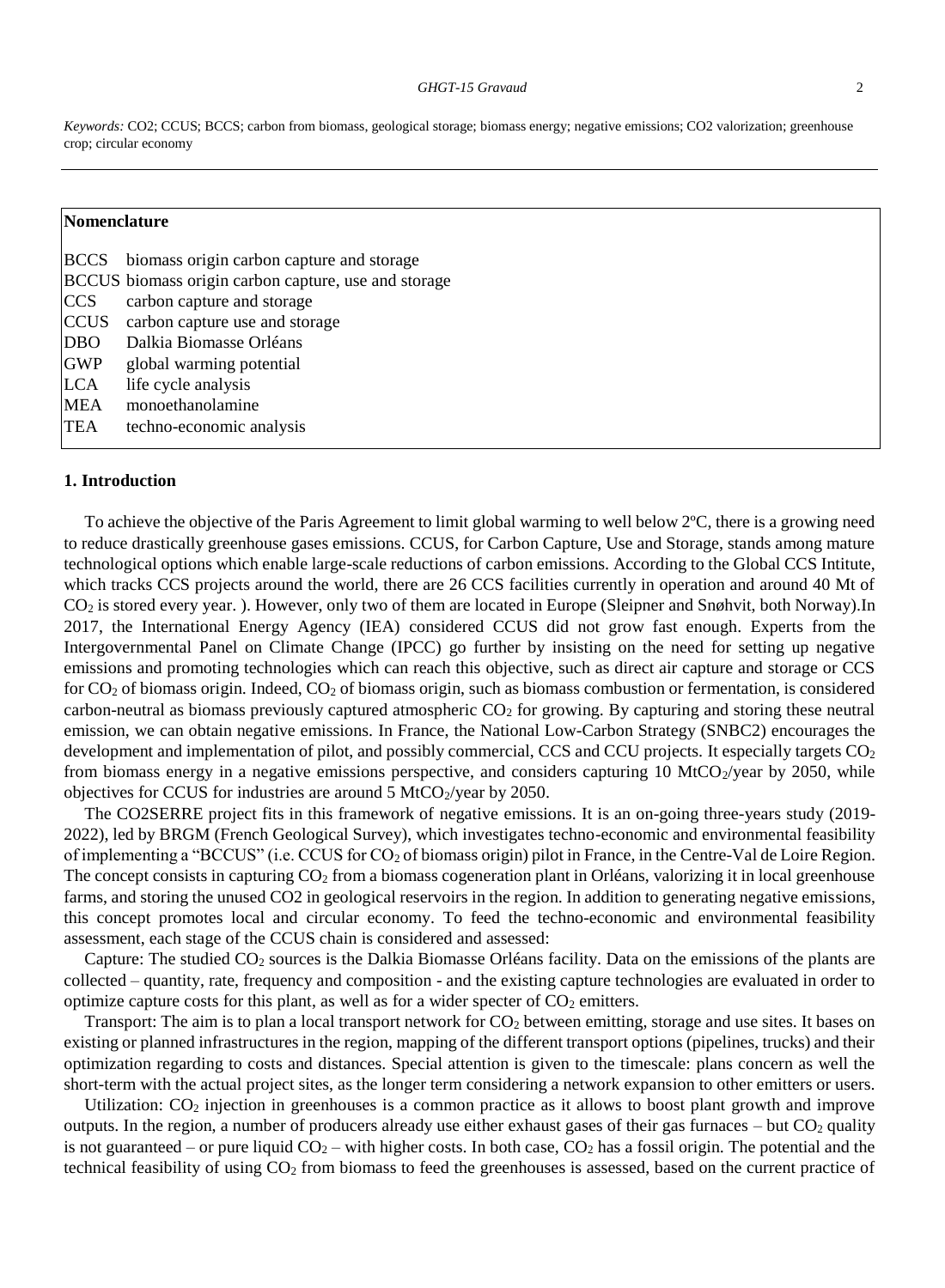CO<sup>2</sup> consumption in greenhouses and the needs of the producers of the region in terms of quantity, period of consumption (mainly winter/spring), and requested quality.

Storage: The aim is to assess the location of the injector well and the underground geological storage capacity for a permanent storage and a buffering storage through reservoir simulation studies. Two different brine-reservoir levels of the Trias formation in Paris Basin are studied. One level is deeper and is considered to store excess  $CO<sub>2</sub>$  permanently as supercritical phase. The other level is shallower and will work as buffer storage to compensate different time profiles of CO<sup>2</sup> emission and utilization.

Then, a techno-economic analysis (TEA) will first assess the economic viability of the whole concept, in which carbon is considered as an input for growing plants. Its overall capture, transport and storage cost will be compared with the actual price already paid by local greenhouse operators. Along this TEA, a Life Cycle Analysis (LCA) will be performed in order to evaluate the global carbon balance of the project, which mix Carbon Capture Storage and Use. Both TEA and LCA pay special attention to the dynamic aspect resulting from buffer storage option.

We present here the work which has been carried out in the framework of CO2SERRE project, especially results from the first phase of the project on the technical study of the different links in the chain: capture – transport – storage – utilization in greenhouses. First elements of the project second phase about transversal analyses (TEA and LCA) and challenges they will have to tackle will also be presented. However conclusions on techno-economic and environmental feasibility shall be drawn only when these analyses are completed.

#### **2. Carbon capture**

#### *2.1. Capture technologies*

Carbon capture is the first step of the CCUS chain, but also the most expensive and energy consuming. There are different technologies to capture carbon. Carbon can be removed from smoke from burning (post-combustion technologies), but it can also be separated with other processes, in pre-combustion or in oxyfuel combustion. Postcombustion capture is the most widely used as it does not require any change on the combustion part of the plant. It can be implemented on existing facilities without modifying the process. The main cost of this capture option comes from regenerating the solvent used to extract CO2. Pre-combustion capture option consists in converting fuel to synthesis gas, then transformed into hydrogen and carbon dioxide in a shift reactor. Both gas are then separated by extraction with a solvent. Hydrogen is used for combustion, while carbon has been removed before combustion. This technology can be more economic than post-combustion if it is implemented since the beginning of the plant building. In oxyfuel combustion option, fuel is burned in pure oxygen instead of air. Thus flue gas contains less impurities (especially NOx) and CO<sup>2</sup> can be collected with a simple condensation. The main cost of this technology comes from the oxygen production unit.

There is a wide range of existing process to capture carbon dioxide from gas streams, in post-combustion or in precombustion, with different capture rates: chemical absorption, physical absorption, adsorption, calcium looping, membranes, cryogenics, micro-algae, etc.

Chemical absorption has been used to remove  $CO<sub>2</sub>$  from natural gas for decades, thus, it is considered to have a TRL of 9 [1]. This technology bases on an absorption/desorption cycle: an absorption column enables  $CO_2$  removal from the gas stream using a solvent and a stripping column enables recovering  $CO<sub>2</sub>$  in gas phase and regenerating the solvent. Choice of the solvent is a key-issue, as it will determine the reactions kinetics and thermodynamics, but also the amount of energy spent for solvent regeneration (which is the most energy-consuming step of capture process) and the impact on environment. Amine-based solutions as chemical solvent for CO<sub>2</sub> capture are most widely used. The solvent can contain a unique alcanolamine or a blend of amines with different features to improve its performances (thermal stability, reaction speed, etc.). The classic solvent for  $CO_2$  separation applications is 20–30 wt% aqueous monoethanolamine (MEA). According to Bui *et al* 2018. review [1], MEA is particularly suited to low CO<sub>2</sub> partial pressure and as a consequence has become the benchmark amine for  $CO<sub>2</sub>$  capture. MEA has good capture rates (around 90%), but suffers from moderate rates of oxidative and thermal degradation, and requires high energy for regeneration (around  $3.6-4.0$  GJ per ton  $CO<sub>2</sub>$  captured). New amines and blends has been developed to perform better than MEA in some or all of these characteristics. In pre-combustion for natural gas combined cycle (NGCC) plants, the tertiary amine MDEA (methyl-di-ethanolamine) is most widely used because of its lower heat requirements for CO<sub>2</sub> release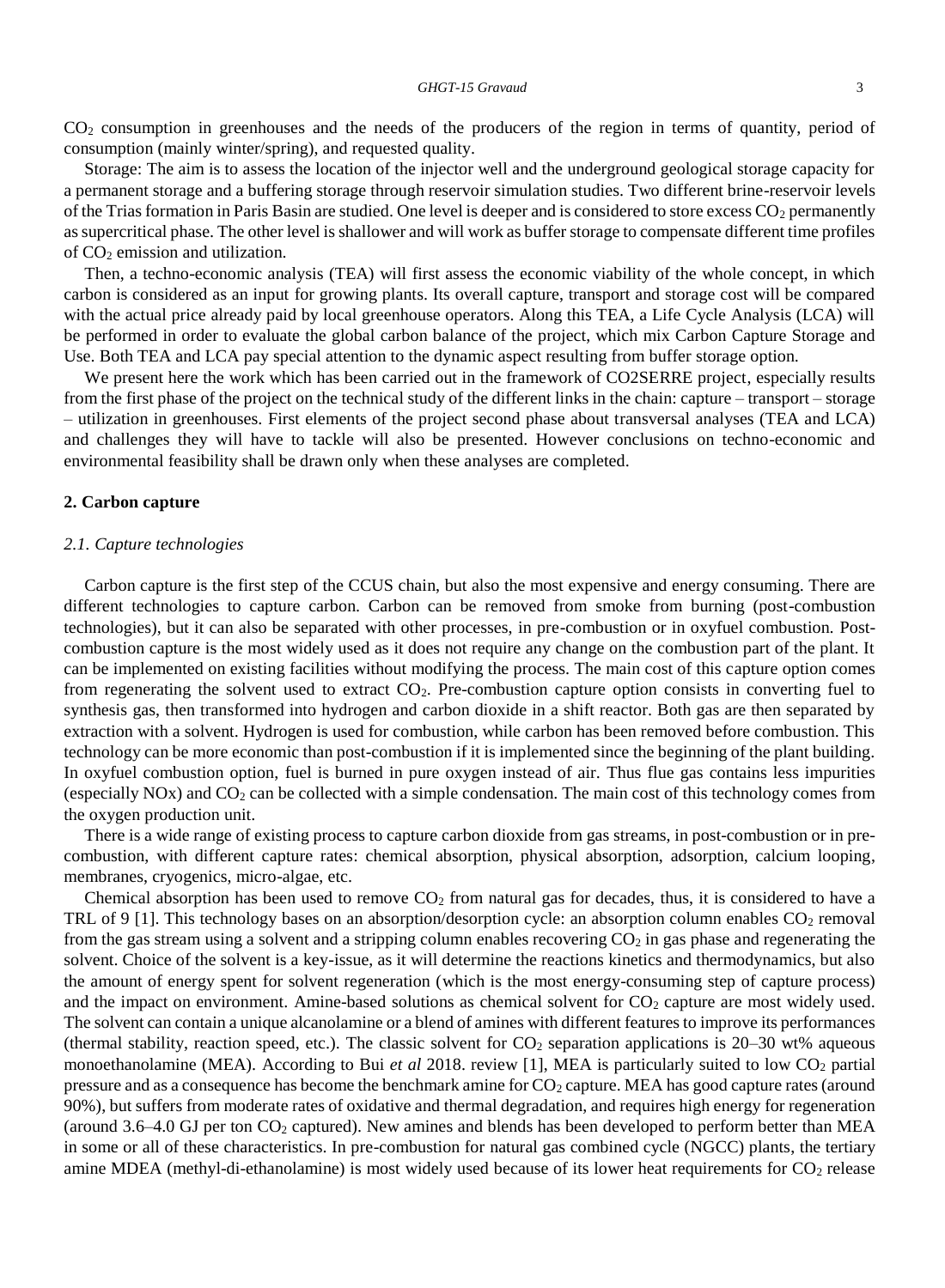from the solvent [2]. Chemical absorption can also use multi-phase absorbents. Aqueous ammonia (NH3) is the most advanced of the multi-phase absorbent processes  $[1]$ . It has a good  $CO<sub>2</sub>$  absorption capacity and a low energy demand for stripping (2–3 GJ per tCO<sub>2</sub>), but suffers from a high volatility. Aqueous potassium carbonate (K<sub>2</sub>CO<sub>3</sub>) solutions are less volatile, with very low energy demand for regeneration, but offer poor  $CO<sub>2</sub>$  mass transfer (20-25%) [1]. Solvents using ionic liquids are also being developed to propose a green alternative to volatile organic solvents and to reduce energy consumption.

Physical absorption is mostly used in pre-combustion. Carbon dioxide capture using physical solvents is most effective if partial  $CO_2$  pressure is high and temperature is low [2].  $CO_2$  capture in pre-combustion with physical solvents is mainly implemented on fuel oil- or coal-based integrated gasification combined cycle (IGCC) plants.

Adsorption processes for carbon capture use the adsorption phenomena which consists in the adhesion of atoms, ions or molecules (adsorbate) to a solid surface (adsorbent). The different adsorbents used for  $CO<sub>2</sub>$  capture are reviewed in Boot-Handford et al. 2014 [3]. Zeolites (crystalline aluminosilicates) and MOFs (metal-organic frameworks) have high adsorption rates, but are sensitive to presence of water (and of SOx and NOx for MOFs). Carbon-based adsorbents (activated carbon) have good thermal stability but poor capture rate. Mesoporous silicas have low capture rate but potential high affinity with  $CO<sub>2</sub>$  at low pressure.

In the calcium looping process,  $CO<sub>2</sub>$  capture is based on the following reversible reaction:

$$
CaO(s) + CO2(g) \leftrightarrow CaCO3(s) \qquad \Delta H = -178 \, kJ \cdot mol^{-1} \tag{1}
$$

Lime is used in a reversible cycle to remove  $CO<sub>2</sub>$  from flue gases, thus lime can be reused in multiple cycles. In the carbonator,  $CO_2$  from flue gas reacts with lime following reaction (1) at about 650 $^{\circ}$ C. Produced calcium carbonate is then brought to an oxy-fired calciner to form CaO and CO2, at around 900-950°C, following the inverse reaction. Pure carbon dioxide stream is then captured and lime is put back into the carbonator. Conversion from CaO to  $CaCO<sub>3</sub>$  is generally limited to 70% for the first cycle and falls to 10% after 30 cycles [4]. The energy penalty can be reduced by using the carbonator and calciner as a heat source for a steam cycle to produce additional power. Lime presents the advantage of being available in high quantities (used for cement production) with a low price. Furthermore, synergies can be made between calcium looping process and the cement industry, as the spent CaO can be reused for cement making.

According to MacDowell *et al.* 2010 [5], technology options that are generally accepted as being suitable for commercial deployment in the near to medium term are post-combustion CO2 capture using amine solvents, oxyfuel combustion and finally calcium looping technologies.

#### *2.2. Carbon capture implementation on a facility*

Implementing carbon capture on an industrial facility requires preliminary study of quite a few site-specific technical data, in order to determine the most adapted technology. We developed a work methodology to select most suitable technologies based on analyzing data collected from industrial facilities.

In particular, composition of the facility emissions will be very different according to the type of industry, which could lead to choosing different capture technologies. Carbon content is an essential information for choosing the solvent, since at low partial pressures the absorption capacities of chemical solvents are much higher, whereas physical solvents provide better results at high partial pressures (over 1.4MPa) [2]. Composition of the emissions also indicate the presence of other components which could degrade the solvent. In particular, NOx and SOx cause amine solvents degradation [3].

Energy required for the solvent regeneration in some processes is also a key-parameter to take into account. All types of solvents does not require the same amount of energy for regeneration. Multi-phase absorbents like aqueous potassium carbonate solutions has low thermal energy requirements [1]. New amine blends are developed to lower energy needs for regeneration compared to MEA.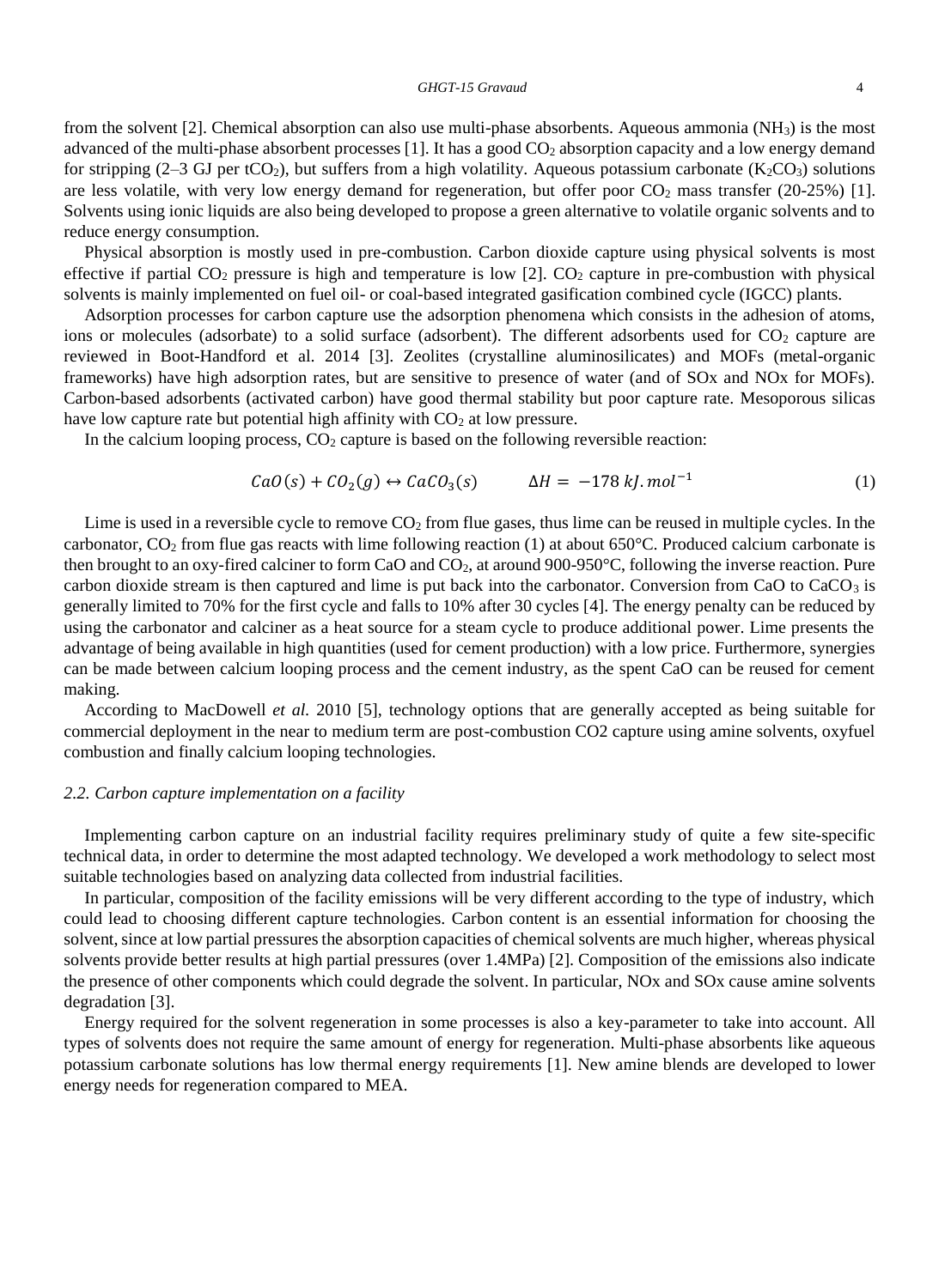#### *2.3. Dalkia Biomasse Orléans facility*

In the framework of the CO2SERRE project, we study the feasibility of capturing carbon from the 25 MW biomass cogeneration plant in Orléans, Dalkia Biomasse Orléans (DBO). The plants provides power and heating for 13000 housing equivalents in the Orléans city. It has a heat production for district heating of 17 MW and a power production of 5,5 MWe in winter and 7.5 MWe in summer. On the same site, there are also two gas-fired boilers of 35 MW and a gas-fired cogeneration facility of 17 MW. These facilities are used to offset high demand (winter) or to bridge heat and power production in case the biomass facility is stopped.

The DBO facility emits around 80 kt of  $CO<sub>2</sub>$  per year and uses approximately 90 kt of wood per year, trucked from within a radius of less than 100 km. Temperature in the boiler is comprised between 800 and 1000°C. It produces [superheated steam](https://www.linguee.fr/anglais-francais/traduction/superheated+steam.html) (67 bars, 485 °C) which is then expanded in a steam turbine to produce electricity. Two extractions are performed: the first at 6 bars for the heating network, the second at 2.5 bars for domestic hot water network. On the outlet site of the turbine, the 0.16 bars steam is driven to air coolers for condensing water which then turns back to the boiler.

The flue gas issued from biomass combustion go through a multicyclone to take off fine particles (80% of fine particles are removed) then through bag filters to clean the gas to less than 30 mg/Nm<sup>3</sup> of dusts. Flue gas requires no treatment for SOx and NOx as it meets mandatory emission standards for these components: 200 mg/Nm<sup>3</sup> for SO<sub>2</sub> and 300 mg/Nm<sup>3</sup> for NOx for a 25 MW biomass boiler. In fact, concentration in SOx is very low and concentration in NOx is right below the standards. Concentration in  $CO<sub>2</sub>$  is around 10 vol%. Flue gas is emitted at atmospheric pressure at a temperature of approximately 170°C.

For the case of the DBO facility,  $CO_2$  volume fraction and total flue gas pressure lead to a low  $CO_2$  partial pressure. So, chemical absorption processes should be considered for carbon capture on this plant. Pre-combustion capture is excluded, as this technology must be implemented since the building of the plant. Oxycombustion is not considered neither, since flue gas already meets emission standards for SOx and NOx. Carbon capture using amine-based solvents being a mature and commercialized technology, this option should be preferred at short term to capture carbon from DBO. MEA could be considered, or amine blends such as GALLOXOL®. However, amines are sensitive to temperature and require a temperature of 45-60°C. Flue gas emitted at 170°C should be cooled down and this heat could be retrieved.

Energy requested for amine regeneration is a crucial issue. For a 40 wt% MEA solution, amine regeneration requires around 3 Gj/tCO2. Capturing 90% of the annual carbon emissions would require a large part of the steam produced on the site and, thus, induce a loss in electricity production. Studies are on-going to estimate the quantity of CO<sup>2</sup> to be captured and the source of energy for solvent regeneration, in particular if on-site gas-fired boilers have to be included in the study. This raises economic and environmental balance issues to be addressed as the project goes forward.

#### **3. Valorization in greenhouse crops**

#### *3.1. Injecting carbon dioxide in greenhouses*

The CO2SERRE study investigates valorization of captured CO<sub>2</sub> in local greenhouse crops. Injecting carbon dioxide in greenhouses is a currently practice, as advantages of  $CO<sub>2</sub>$  enrichment of greenhouses are recognized for many years.  $CO<sub>2</sub>$  is essential to photosynthesis: plants use light energy to transform  $CO<sub>2</sub>$  and water into carbohydrates (e.g. sugars) with dioxygen release. Carbon dioxide concentration in the atmosphere is around 400 ppm. Addition of  $CO<sub>2</sub>$  into greenhouses allows to increase productivity by improving plants growth and robustness. Optimum  $CO<sub>2</sub>$ concentration depends on crop type, and also on factors such as illuminance, temperature, plants growth stage and nutritional state. It ranges from 600 to 1000 ppm.

Currently, injected carbon dioxide can come from natural gas combustion when producers have boilers for greenhouses heating or gas cogeneration facilities. These flue gases are relatively clean compared to biomass combustion, and are mainly composed of CO2, water and NOx. Yet, urea injection in the boiler (DeNOx) can eliminate nitrogen oxides. Combustion of 1 m<sup>3</sup> of natural gas produces approximately 1.8 kg of  $CO<sub>2</sub>$  and 1.4 L of water. This solution is economic and easy to implement for producers who already own gas boilers. However,  $CO<sub>2</sub>$  is produced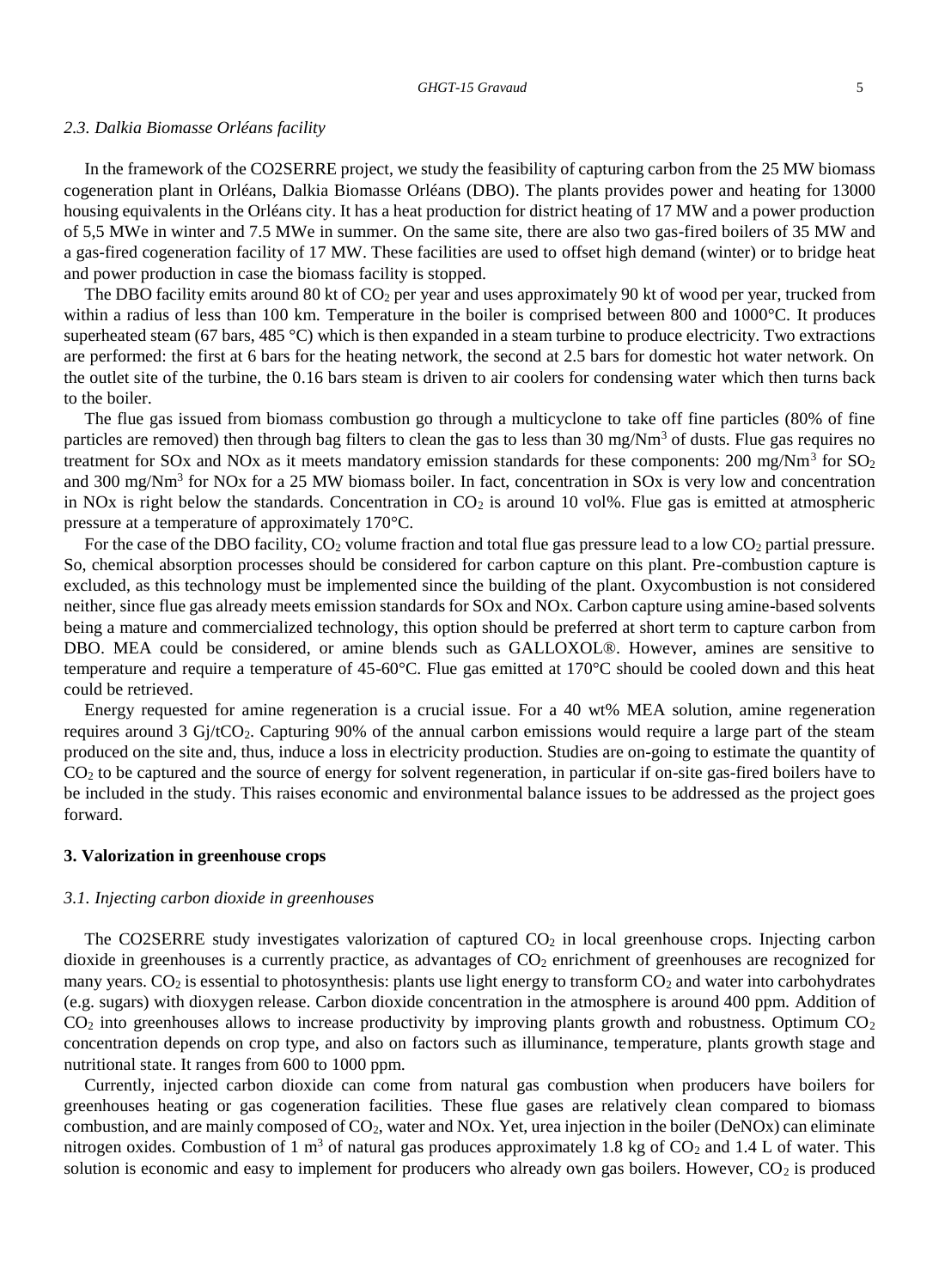only when the boiler is operating. This can induce a lack of consistency with  $CO_2$  needs periods (*e.g.* in summer). Moreover, flue gas composition is not controlled and some impurities such as ethylene, sulphur dioxide, nitrogen dioxides, acetylene, propylene, are prone to damage crops.

An alternative is to buy liquid  $CO<sub>2</sub>$  to industrials suppliers. Liquid  $CO<sub>2</sub>$  is usually transport by truck and stored in tanks leased by the supplier. Tanks capacity ranges from  $6,000$  to  $60,000$  L and  $CO<sub>2</sub>$  is stored at 20 bar and -20°C.  $CO<sub>2</sub>$  is then injected into the greenhouse in gas phase: it is first expanded, then vaporized to use pressure and ambient temperature and finally injected under control in the greenhouse. The advantage of liquid  $CO<sub>2</sub>$  is its purity (food grade), which ensures absence of impurities and no humidity addition in the greenhouse atmosphere. Price of liquid  $CO<sub>2</sub>$  is around 100€/ton. Liquid  $CO<sub>2</sub>$  production originate from various processes, a large part of them using fossil fuels (*e.g.* steam methane reforming for hydrogen production). The use of liquid CO<sub>2</sub> also induce a dependency to suppliers. In particular, temporary closure of main CO<sub>2</sub>-producing facilities (*e.g.* maintenance period) reduces the amount of available liquid  $CO<sub>2</sub>$  and greenhouse growers face the risk of not being supplied.

Other innovative carbon supply options have been developed in the Netherlands, principally. Since 2005, project OCAP (Organic Carbon-dioxide for Assimilation of Plants) allows  $CO<sub>2</sub>$  supply of 580 greenhouse farms, totaling 1,900 ha, between Rotterdam and Amsterdam. Carbon is captured on two industrial facilities: a refinery and a bioethanol plant. It is then compressed and distributed to the greenhouses through a 97 km-long pipeline network. The trunk pipe is a former oil pipeline, unused for 25 years, converted to  $CO<sub>2</sub>$  transport. This network supplies 400 kt  $CO<sub>2</sub>$ per year. The OCAP carbon is particularly interesting for the growers during summer, when the needs for  $CO<sub>2</sub>$  are high, while the gas-fuel boilers and cogeneration facilities should be off.

Still in the Netherlands, the DES (Duurzame Energie Sirjansland) facility is a biomass boiler which produces heat and CO<sup>2</sup> for 3 greenhouse farms in Sirjansland, totaling 25 ha of crops (tomato and eggplant). The biomass boiler capacity of 7 MW (Vincke) has been designed to meet the 25 ha greenhouses needs for CO<sub>2</sub>. Extra heating needs are met by complement gas cogeneration facilities. The biomass boiler operates 24h/24, 7000 h/year, and consumes 2t/h of biomass. It produces pressurized superheated water at 145°C. This high temperature (classical boilers produce 90°C water) is requested for  $CO_2$  desorption (minimum 120 $^{\circ}$ C). Flue gases need cooling down from 850 $^{\circ}$ C to 50 $^{\circ}$ C for the capture process (heat is recovered). Urea injection in the boiler enables to lower NOx content to 145 mg/m3, in order to prevent solvent degradation. The solvent used is an amines blend developed by Frames, Galloxol®, which captures 90% of the CO<sub>2</sub> of the gas stream, i.e.50 tCO<sub>2</sub>/day (or 2.2 tCO<sub>2</sub>/h), with a 99.7% purity. The CO<sub>2</sub> is then transported by pipeline to the greenhouses (the maximum distance is 3 km). This installation of direct valorization in greenhouses of CO<sup>2</sup> captured from biomass combustion represents an interesting experience feedback for the CO2SERRE study.

#### *3.2. Current practice in Centre-Val de Loire Region*

The French region Centre-Val de Loire has an important number of greenhouse vegetable crops, especially around Orléans, where greenhouse growers essentially produce cucumber. A preliminary investigation was conducted among a few local producers members of the CVETMO association, gathering vegetable growers of the Orleans area, in order to draw a first overview of the  $CO_2$  injection practice in the region. Half of the producers use  $CO_2$  enrichment in their greenhouses. The reasons why the others do not use  $CO<sub>2</sub>$  are either because they do not heat the greenhouses and cannot afford liquid  $CO_2$ , or because their facility is too obsolete to implement  $CO_2$  injection. The period when  $CO_2$ consumption is higher is from January to April, when greenhouses are closed and when the climate conditions are most unfavorable. The rest of the year,  $CO<sub>2</sub>$  is only injected in the morning when temperature is not too high and vents are not open yet. Half of the producers who inject  $CO<sub>2</sub>$  use flue gases from their boiler, and thus have no information on the quantity of CO<sup>2</sup> injected or on its purity. Yet, all CO2-enriched greenhouses have carbon monoxide analyzers (very toxic for plants) and at least one CO<sub>2</sub> sensor. Growers who buy liquid CO<sub>2</sub> pay around 100-110  $\epsilon$ /tonCO<sub>2</sub>.

Estimating the potential for captured  $CO<sub>2</sub>$  use in greenhouse in the Orléans region is one of the objectives of the CO2SERRE project. We identified so far a total surface of 46 ha of greenhouse crops in the region. It is a first estimate, as all these farms may not be suitable for  $CO<sub>2</sub>$  injection, and as additional farms may have not been considered. Scarce data on liquid CO<sub>2</sub> consumption by local growers indicate values from 30 to 136 t/ha/year. It is probably a conservative value as growers limit liquid CO<sub>2</sub> consumption because of its cost. Information from OCAP project in the Netherlands states a  $CO<sub>2</sub>$  supply of approximately 210 t/ha/year. This value excludes the additional injection of  $CO<sub>2</sub>$  from growers' own gas boilers. Yet, this provides interesting insights for CO2SERRE project. Applied to the greenhouse surface in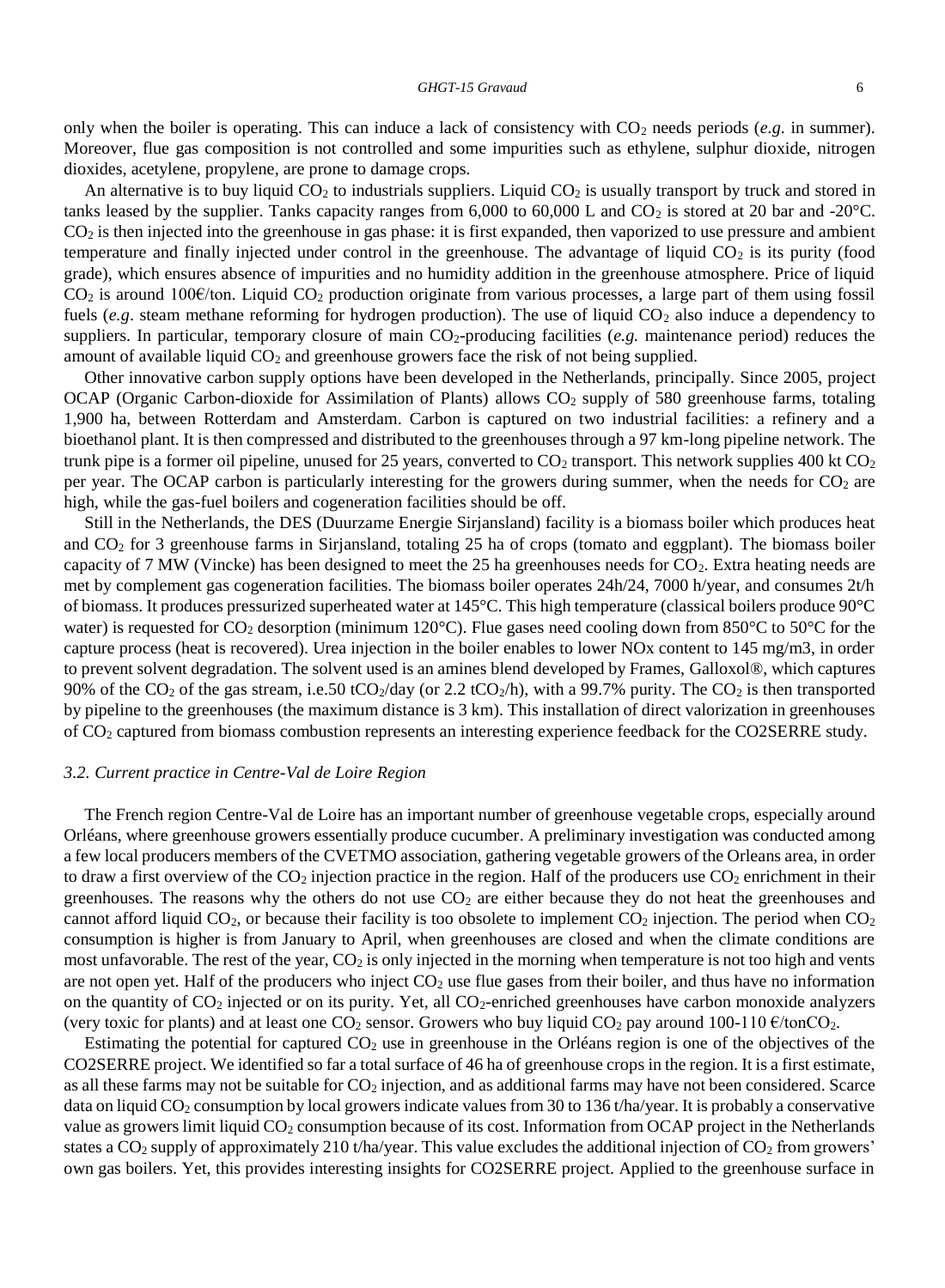the region, this leads up to a potential of 10 ktCO $_2$ /year. Finally, the DES facility also provides useful information. The daily capture rate could lead up to an annual consumption of 600t/ha/year. This would be an upper value, as carbon may not be captured and injected into greenhouses during the whole boiler operating period. This leads to a maximum potential of 30 ktCO $_2$ /year for CO<sub>2</sub> use in the region. Studies are still on-going to provide a more accurate analysis of the region's potential for valorizing  $CO<sub>2</sub>$  in greenhouse crops.

#### **4. Storage**

The proposed storage site, between Orléans and Paris cities, has a strategic geographical location. The site is in a low demographic zone, land use is mainly for agriculture, relief is flat and is easy to connect with highway, pipelines and railroad. This area is an important transport corridor between Centre-Val-de-Loire Region and Paris-Ile de France.

This site was previous assessed in the CPER Artenay project [6]. CPER Artenay project (2008-2010) evaluated the technical-economic feasibility of storing the  $CO<sub>2</sub>$  issued from the bio-ethanol distillery, and also quantified the environmental benefits of the CCS chain. Dynamic simulation carried out in the CPER Artenay study performed 30 years of  $CO_2$  injection with a maximum flow rate of 200 kt of  $CO_2$  per year.

Geological and reservoir models designed in the CPER Artenay project are being re-used in the CO2SERRE project. These models were built from the reprocessing of 13 seismic lines representing 342 km, acquired in the 80's. Eleven stratigraphic surfaces were calibrated with wellbore data and properties such as: K, Phi, net thickness, salinity, T, P came from regional data and wellbore data. The structural schema was completed with secondary faults pattern.

The geological model covers an area of 125 km by 142 km. The preliminary appraisal of storage capacity considers 2 different locations for injection: the Point4 in the North and the Point5 in the South [\(Fig. 1\)](#page-7-0). The reservoir thickness at the Point4 is 60 m-thick and at the Point5 is 340m-thick. The initial average size of the grid-block of the geological model is 1.5km x 1.5 km x 16m (X x Y x Z directions). The grid was refined around the injector wells given an average size of the grid-block of 75m x 75m x 5m (X x Y x Z directions).

The vertical profile of porosity and permeability of reservoir at Point4 is homogeneous, whereas in Point5, the reservoir is more heterogeneous with shales and coarsed sandstones interbedded. The scenario of porosity and permeability distribution is pessimist for the considered reservoir, the TRIAS. Porosity in the area around both injector wells varies between 7-16% and permeability between 0.1-100 mD.



<span id="page-7-0"></span>Fig. 1: Transport options and location of the studied injection points for emission from Dalkia Biomasse (DBO)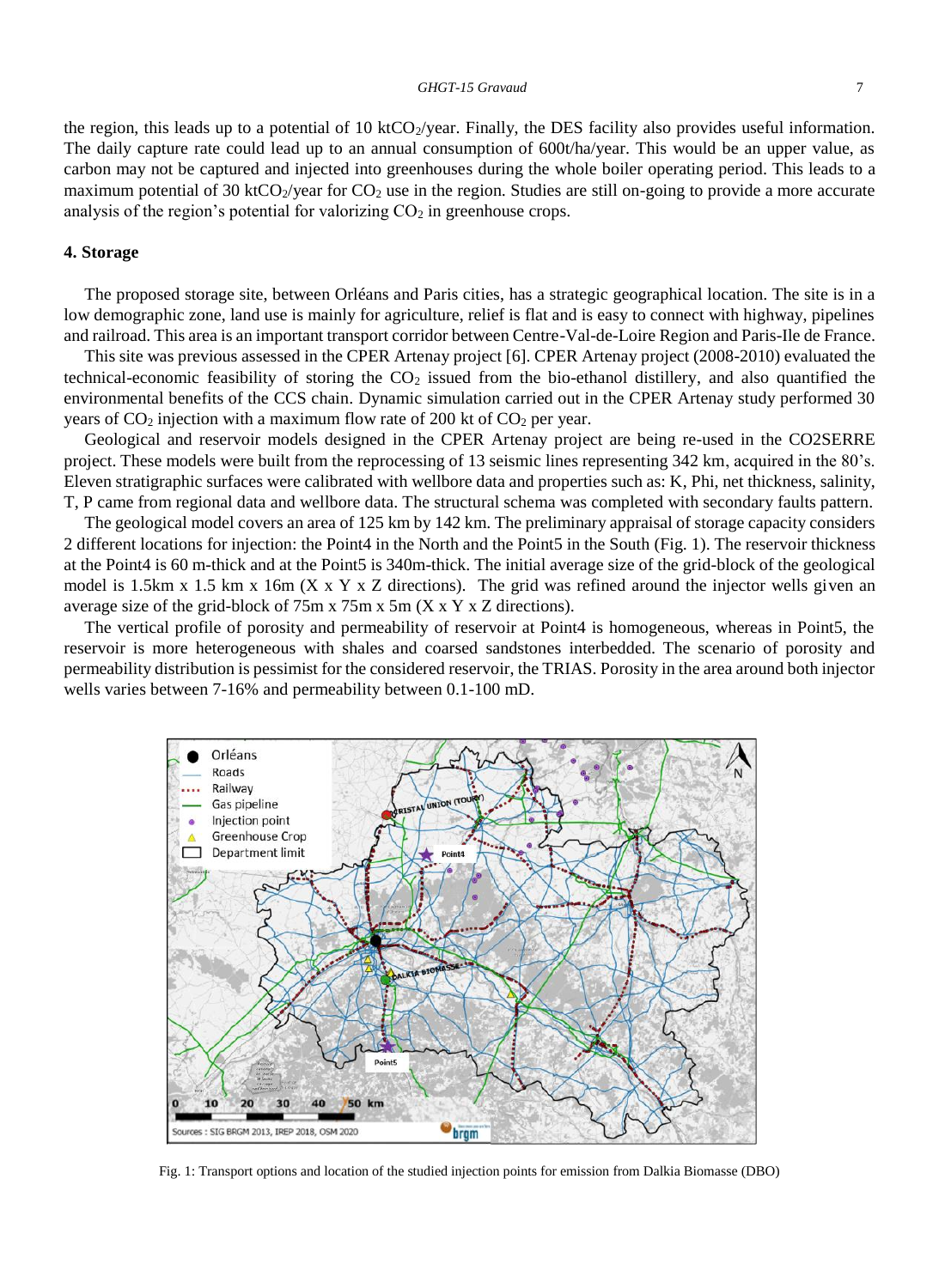The DBO facility emits up to 85kt/year and represents one of important emitters in the Centre Val de Loire Region. The most important emitters is a cement plant, which emitted up to  $300kt/CO<sub>2</sub>$  in 2018 [7]. The optimal location of the storage site should allow to store all emission of the Centre Val de Loire region for a long-term solution. Therefore, the assessment of storage capacity consider the storage of total emissions of the region.

Two injection rates were studied: an injection rate of 1 kt/day of  $CO<sub>2</sub>$  over 10 years with an accumulated total of 0.3 Mt/year, corresponding to the total emissions in 2016 of an important cement factory in the area; and other injection rate of 3 kt/day of CO<sub>2</sub> over 10 years with an accumulated total of 1.09 Mt/year corresponding to almost the total emissions of the region Centre Val de Loire in 2016.

Injection at the Point5 located in the South area of the geological model dissolved  $\sim$ 75% more CO<sub>2</sub> than at the Point4 for an injection rate of 1 kt/day of CO<sub>2</sub>. For an injection rate of 3 kt/day of CO<sub>2</sub> at the Point5, 30% more CO<sub>2</sub> was dissolved in water phase than at the Point4 [\(Fig. 2\)](#page-8-0).

The plume extension for the injection of 1.09 Mt/y at the Point4 is higher because the thickness of reservoir is limited, and extends around 600 m² from the injector well. The bottom hole pressure does not exceed 10% of initial hydrostatic pressure in every scenario for both injection locations.

The location of the injector well at the Point5 allows the storage of total  $CO<sub>2</sub>$  emissions in the Centre Val de Loire Region, at least for 10 years without important overpressure in the reservoir; further this location enhances the dissolution of  $CO<sub>2</sub>$ , which is the safest way to keep the  $CO<sub>2</sub>$  in the reservoir.

Long-term simulation of  $CO<sub>2</sub>$  injection are ongoing to estimate injection feasibility on time scales exceeding 10 years (up to 40 years).We will also investigate the possibility of having a buffering storage at upper reservoir layers. This storage buffer would store  $CO_2$  as gas phase (density of ~300 kg/m<sup>3</sup>) in order to prevent dissolution, allowing CO<sup>2</sup> availability for a future withdrawal. The reservoir should have enough working gas capacity to allow several cycles of injection and withdraw.



Fig. 2:  $CO<sub>2</sub>$  partitioning at Point4 and Point5 for the injection rate of 3 kt/d

#### <span id="page-8-0"></span>**5. Transport**

#### *5.1. Carbon dioxide transport technologies*

Technologies for carbon transport are well established. CO<sub>2</sub> can be transported by pipelines in supercritical phase, or by truck, train or ship in liquid phase. Pipelines are considered as the only onshore option to transport large quantities of  $CO_2$ . There are 6,300 km of  $CO_2$  pipelines in the United States, transporting 50 MtCO<sub>2</sub>/year [8]. CO<sub>2</sub> is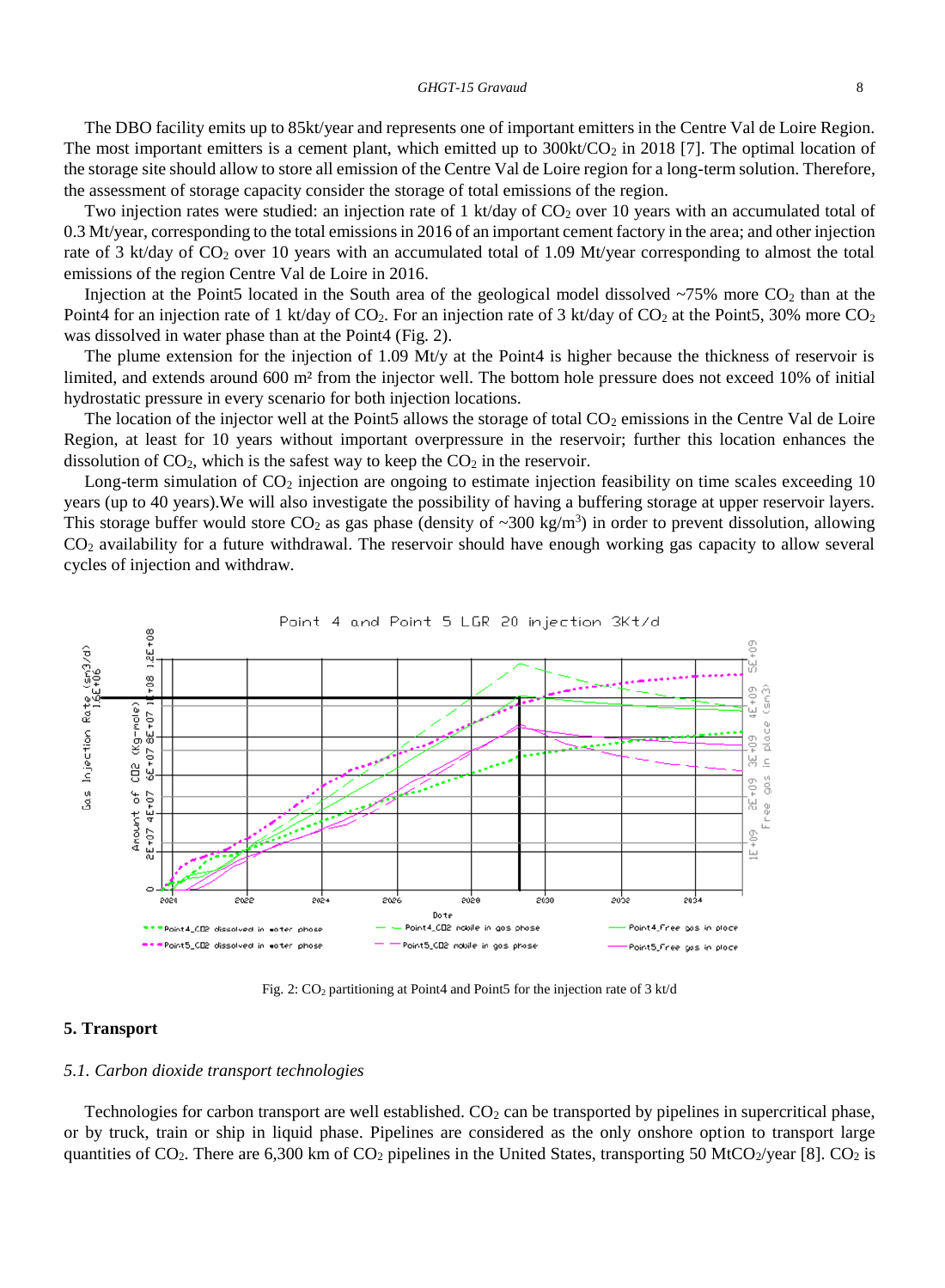transported in supercritical phase at a pressure over 73 bar and a temperature over 31°C. In order to maintain this state, compressor stations have to be installed along the route.  $CO<sub>2</sub>$  purity is an important factor. However,  $CO<sub>2</sub>$  with 1% H2S is currently transported between USA and Canada.

For transport by truck, rail or ship,  $CO<sub>2</sub>$  is in liquid phase with a pressure from 10 to 15 bar and a temperature between -40 and -30 $^{\circ}$ C. A liquefaction facility is thus necessary close to the CO<sub>2</sub> source, and this process is highly energy-consuming and expensive. Besides, as these transport options are discontinuous, a buffer storage is required at the loading point. For road transport, truck capacity is around 40-44t. However, this option is the most flexible and can be interesting for temporary solution.

For on-shore transport, pipeline is more cost-effective for long distances [3]. Conditioning  $CO<sub>2</sub>$  to supercritical phase requires less energy than conditioning to liquid phase for truck or train transport. Although pipelines require recompression along the route, it remains more profitable than truck transport for long distances.

#### *5.2. Building a regional Geographical Information System tool*

Public data were collected and implemented into a GIS tool :

- Localization of DBO facility and of other  $CO<sub>2</sub>$  emitters in the region
- Localization of potential injection wells
- Localization of identified greenhouses
- Digital Elevation Model
- Land cover
- Protected areas
- Networks: roads, rail, existing pipelines (natural gas)

For CO2SERRE project, the study area is exclusively onshore. The selected transport options are, thus, truck, rail and pipelines [\(Fig. 1\)](#page-7-0). Reuse of existing and unused pipelines will be considered as long term option, since currently no abandoned pipeline has been identified.

#### *5.3. Planning a CO<sup>2</sup> transport network*

Two step of the transport planning were assessed:

- CO<sup>2</sup> transportation from emitter to the storage sites (injection wells)
- $CO<sub>2</sub>$  transportation from emitter to the utilization sites (greenhouse crops).

A plugging on QGis calculated distance between 2 selected points using an algorithm to optimize it. Different options of transport were considered for a single pathway.

- Transport to the greenhouses: the truck option is chosen because greenhouse farms are scattered, but distances are short. A liquefaction facility is required to have  $CO<sub>2</sub>$  as liquid phase at P=10-15 bar and T=-40-30°C.
- Transport to the storage site: the pipeline option is more suitable to transport  $CO<sub>2</sub>$  from DBO to the injection well4 (point4 i[n Fig. 1\)](#page-7-0). CO<sub>2</sub> should be compressed to supercritical phase (P>73 bars, T>31<sup>°</sup>C), but no compressor station is required along the route since distances stay below 50km.

The area including storage and emitters is relatively flat and comprises large areas of intensive crop farming. Pipelines already exists to transport gas at the scale of the region. Roads and railway could support the CCUS development at short scale as the area has a good network. Attention should be paid for some protected areas in the Southern of the region.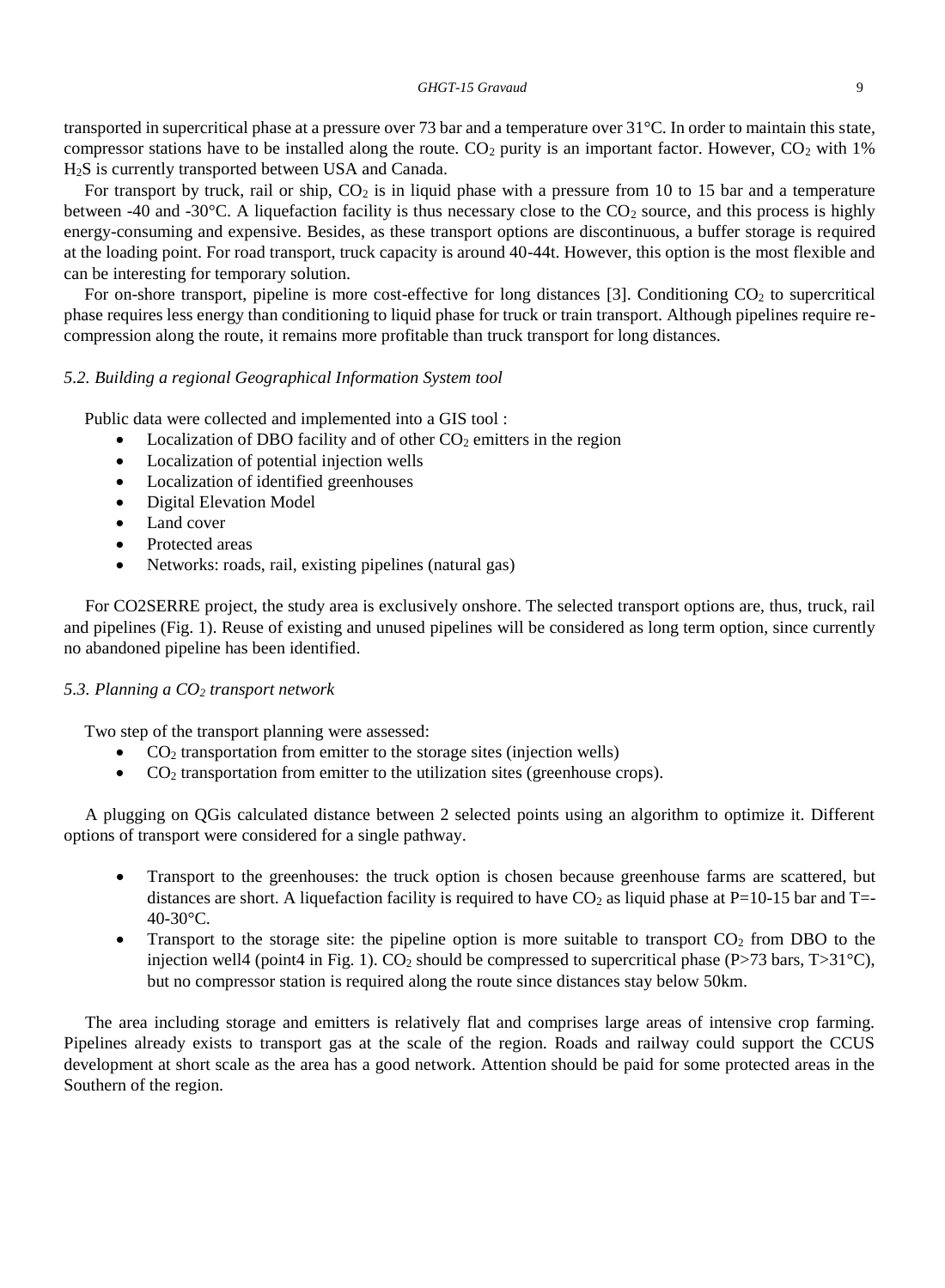#### **6. Environmental evaluation**

As part of the CO2SERRE project, the objective of the Life Cycle Analysis (LCA) is to compare the environmental impacts of biomass transformation activities with and without CCUS. By seeking to achieve negative emissions for global warming mitigation, the implementation of carbon capture, transport, storage and utilization may also have adverse repercussions, for example on ecosystems, resource availability or human health. In particular, aspects relevant to carbon accounting in LCA have been intensively discussed by the Intergovernmental Panel on Climate Change (IPCC), paving the way for ongoing research, part of which is presented hereafter [9].

The main feature of LCA is its holistic approach, which is reflected in its internationally standardized methodological framework [10, 11]. All life cycle steps of the supply chain are taken into account, namely raw material extraction, manufacture, transport, use and end of life. Multiple environmental impacts are also considered: climate change, water use, human toxicity, eutrophication, to name a few. Possible burden shifting between life cycle steps and environmental impacts can thereby be identified, allowing for a comprehensive environmental assessment.

#### *6.1. Existing LCAs on BCCUS*

Over the past decade, several reviews have compiled LCAs on carbon capture coupled with either storage or utilization [12-15]. A large majority of these LCAs take fossil-fuel power plants as  $CO<sub>2</sub>$  emitters. As regards bioenergy with carbon capture, biomass is either the sole fuel or co-fired with fossil fuels for the production of electricity only. In the former case, LCAs focus on comparing power generation technologies and fuels [16-20], whereas the influence of the co-combustion ratio is studied in the latter case [21-23]. Hammar and Levihn's [24] work is an exception in that the influence of a new cogeneration plant is investigated. As in the other bioenergy LCAs, only permanent storage of CO<sup>2</sup> is considered, excluding carbon utilization and temporary storage from the study scope.

To the best of our knowledge, none of the LCAs available in the scientific literature fall within the specific scope of the CO2SERRE project. In order to address the methodological issues raised by the bioenergy ̶CCUS supply chain and then actually perform the LCA, it seems necessary to draw on the development and application of LCA in other sectors (e.g. crop cultivation, bioenergy).

#### *6.2. Accounting for temporary carbon storage*

A key LCA methodological issue raised by the CO2SERRE project is the accounting of temporary carbon storage. It concerns carbon sequestration by trees before their harvest for biomass combustion, by greenhouse crops before human consumption and in buffer reservoirs after carbon capture. Different accounting methods exist. The International Organisation for Standardization considers temporary carbon storage accounting as optional, whereas the International Reference Life Cycle Data System (ILCD) handbook recommends to credit any delayed CO<sub>2</sub> emission by 1 wt% per year of storage to the IPCC Global Warming Potential (GWP) [10, 11, 25]. Carbon dioxide released after 100 years is considered permanently stored. As for the British Standards Institution, its Publicly Available Specification 2050 calculates the credit based on the weighted time average of carbon storage over a 100 year assessment period [26]. Although differences exist in the conceptual framework, the same value as with the ILCD handbook method is obtained.

The major limitation of these institutional recommendations and provisions is the poor integration of  $CO<sub>2</sub>$  flow dynamics in the accounting, which has led researchers to develop new methodological tools. The two most advanced ones are dynamic GWP and GWPbio. The dynamic GWP suggested by Levasseur et al. [27] is comprised of an inventory of annually differentiated emissions and a time-dependent impact assessment. The GWPbio developed by Cherubini et al. [28] more specifically estimates the climate impact of  $CO<sub>2</sub>$  emissions from biomass combustion. The dynamics of CO<sup>2</sup> sequestration during biomass growth is notably considered via the biomass rotation period.

Considering the lack of consensus on this issue among the LCA community, it seems relevant under the CO2SERRE project to carry out a sensitivity analysis on the accounting methods mentioned above. The robustness of LCA results can thereby be evaluated and contribute to inform decision-makers.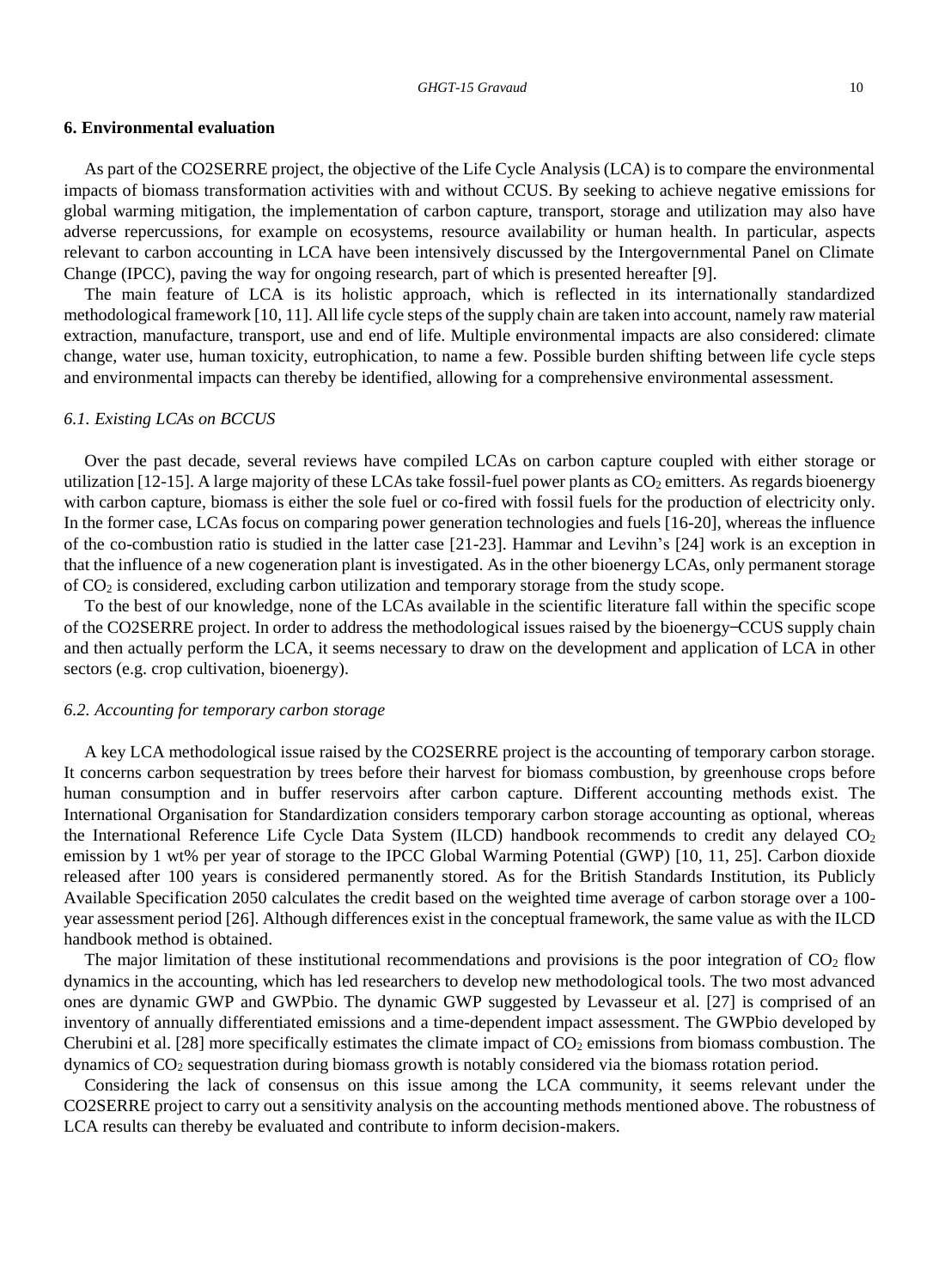#### *6.3. Ongoing work*

LCA methodological issues have so far been raised and addressed, a key one of which is the accounting of temporary carbon storage, as previously discussed. Other issues concern biogenic carbon accounting, multifunctionality and system boundary definition. Work is still ongoing to define the scenarios that will be compared to the business-as-usual scenario (without CCUS) and collect the corresponding data, in particular on the energy source used to power the CCUS supply chain.

#### **7. Techno-economic analysis**

The techno-economic analysis (TEA) aims to complement the life-cycle assessment, providing sound economic elements on the project according to the technical scenarios considered. The key results will be an estimation of capital and operational expenditures. Moreover, the introduction of exogenous parameters such as actualization rate or price index tries to address a prospective standpoint and to contribute to a benchmarking of mitigation options, either for states or companies. In this case, the TEA aims to compute abatement cost of  $CO<sub>2</sub>$  or net present values.

Although TEA are routinely conducted in many industries, one particularity of BCCUS (capture, use and storage of CO<sup>2</sup> of biomass origin) projects assessments is to evaluate mixed indicators, combining physical flows and economic data. Since LCA is a standardized method and is usually more comprehensive, the TEA has to adapt to its perimeter to produce coherent and comparable results.

#### *7.1. Main economic results on CCS*

By now, the economic viability of CCS in its different versions CCUS [31] and BCCS has been largely documented [29] [30], as its ability to drive to negative emissions [32]. They tend to prove that (i) CCS on fossil fuels is a cost minimizing solution in order to conciliate the energy transition with the decay of fossil fuels use[33], (ii) BCCS appears as a way to reach the carbon neutrality of the economies, through its ability to obtain negative emission [32] and (iii) CCUS could contribute to this decarbonation, although on a limited scale [31].

The necessity of CCS is underlined by the IPCC and the IEA, as 14% of the cumulative emissions in the period up to 2060 should be captured to meet the 2 degree scenario [34]. This result is confirmed by several integrated assessment models [35]. Multiples technologies of capture are implemented or in development in various industries (power, iron, cement, paper…).

The impact on the levelized cost of energy for biomass power production is estimated between 30 and 60 \$/MWh, with an abatement cost between 60 and 250 \$/tCO2 [36]. This variability depends heavily on the purity of  $CO_2$  sources, the capture technology and the scale effects of transport and storage.

#### *7.2. Valuing the economic viability of CO2SERRE as a BCCUS project*

The techno-economic analysis of the CO2SERRE project will give a new appraisal of this BCCUS project viability, which combines BCCS with the use of carbon as an input for growing plants. It will be the economic counterpart of the LCA which evaluates the global carbon balance of the project. Its overall capture, transport and storage cost will be compared with the actual price already paid by local greenhouse operators.

The first specificity of the CO2SERRE project lies in the use of captured  $CO<sub>2</sub>$  for agriculture in greenhouses. Such use already exists wide-scale (OCAP-CO2, Netherlands) but relies on nearly pure streams of CO<sub>2</sub>, for which no capture but only compression is required and is carried through former oil pipelines. In our case, the ATE will be useful to assess the competitiveness of biomass power plant carbon.

Given the energy penalty of carbon capture, the second issue is to choose the cost-minimizing technical option for the power producer, who runs 24/7 all year and must meet contractual engagements in terms of productivity with the electrical and heat networks operator.

Notwithstanding these particularities, the TEA shall also give insights on the generalization of negative emissions technologies at a broader scale. It will evaluate the sensibility of the avoided carbon price to the different technical hypothesis of the LCA and to some economic hypothesis, which will be defined by comparison with other prevailing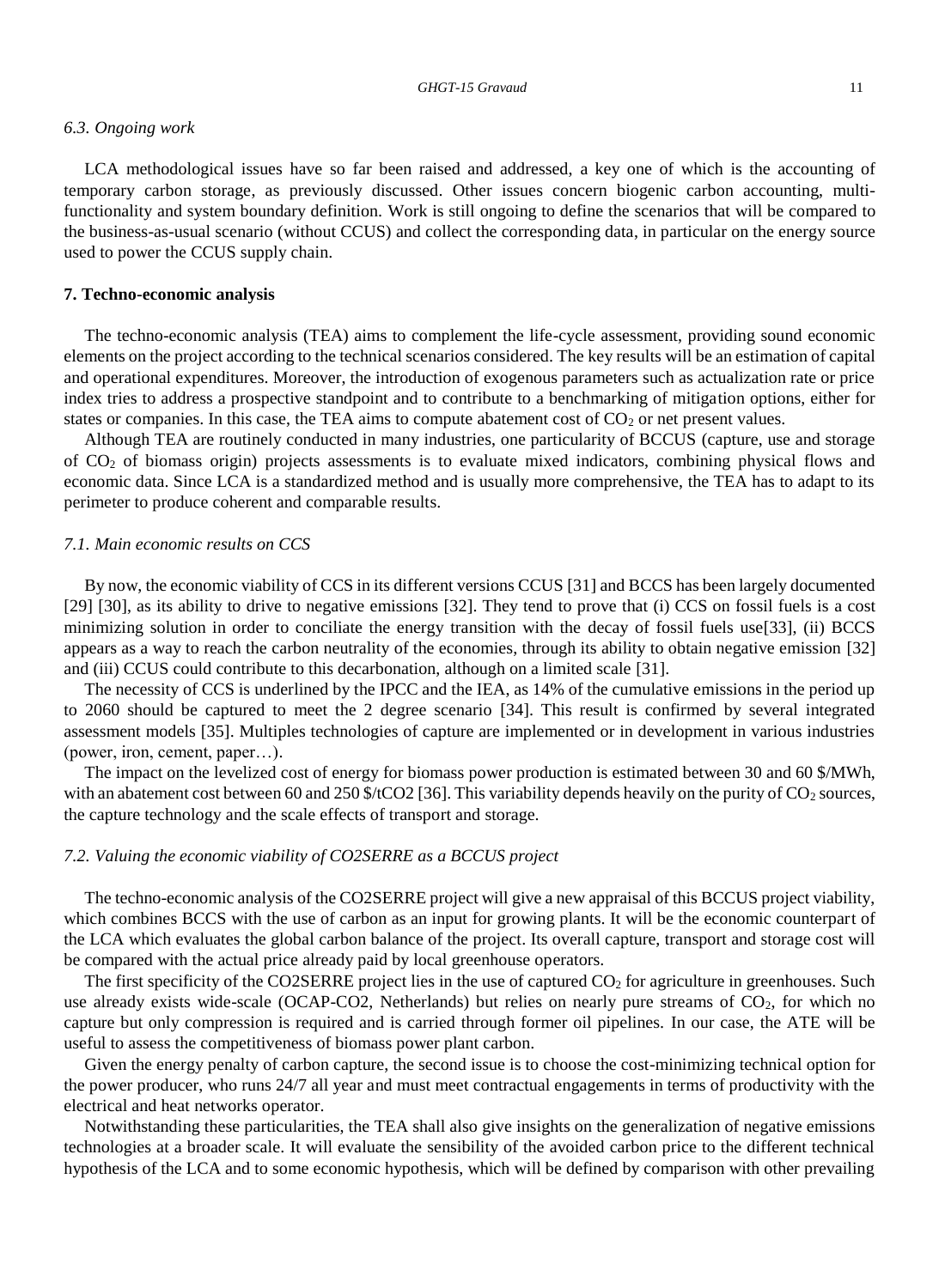studies in the field of BCCS and CCUS [31]. It will by the end be able to determine at which avoided carbon price could the CO2SERRE lead to negative carbon emission, and in which economic and technical conditions this could be made.

#### *7.3. Comparison with other BCCUS projects*

The TEA results will be compared with other BCCUS projects, carried out in other contexts and fields. This comparison will help to determine the possibility of extending the CO2SERRE concept to other local and topical fields. Moreover, benchmarking the CO2SERRE TEA with other case studies will be an insightful way not only for its economic viability, but also to determine the conditions of its economic implementation.

#### **8. Conclusion and perspectives**

The CO2SERRE project aims to valorize  $CO<sub>2</sub>$  from biomass industries to provide greenhouse growers with a cheap, good-quality and "green"  $CO_2$ , with a negative emission balance as this  $CO_2$  is captured from bioenergy sources and the exceeding is stored permanently in saline aquifer. Work carried out so far provides useful insights on technical feasibility of the process for the different steps (capture, transport, geological storage, and use in greenhouses). However, the key challenge is the viability of the project on both economic and environmental sides. The LCA and TEA analyses, taken into account the whole CCUS chain, are under development and their outputs will address conditions for feasibility of the CO2SERRE concept.

A preliminary assessment of geological storage capacity in the region have shown that targeted reservoir would be able to store the equivalent of the total emissions of the region Centre-Val de Loire. Thus, a longer term perspective for CO2SERRE project is to create a new technical and economic network in the region with platforms gathering  $CO<sub>2</sub>$ emitter, users and storage. So its design could also be compared with other CCUS or BECCS projects, and be used as a benchmark for future pilots in this promising field.

#### **Acknowledgements**

The CO2SERRE project is granted by the French Centre-Val de Loire Region in the framework of its call for research project of regional interest (APR IR 2019).

#### **References**

- [1] Bui, Mai, Claire S. Adjiman, André Bardow, Edward J. Anthony, Andy Boston, Solomon Brown, Paul S. Fennell, et al. 2018. « Carbon Capture and Storage (CCS): The Way Forward ». Energy & Environmental Science 11 (5): 1062-1176. https://doi.org/10.1039/C7EE02342A.
- [2] Jansen, Daniel, Matteo Gazzani, Giampaolo Manzolini, Eric van Dijk, et Michiel Carbo. 2015. « Pre-Combustion CO2 Capture ». International Journal of Greenhouse Gas Control 40 (septembre): 167‑87. <https://doi.org/10.1016/j.ijggc.2015.05.028>.
- [3] Boot-Handford, Matthew E., Juan C. Abanades, Edward J. Anthony, Martin J. Blunt, Stefano Brandani, Niall Mac Dowell, José R. Fernández, et al. 2014. « Carbon Capture and Storage Update ». Energy Environ. Sci. 7 (1): 130‑89. <https://doi.org/10.1039/C3EE42350F>.
- [4] Ontiveros-Ortega, Esther, Encarnación M. Ruiz-Agudo, et Alfonso Ontiveros-Ortega. 2018. « Thermal Decomposition of the CaO in Traditional Lime Kilns. Applications in Cultural Heritage Conservation ». Construction and Building Materials 190 (novembre): 349-62. https://doi.org/10.1016/j.conbuildmat.2018.09.059.
- [5] MacDowell, Niall, Nick Florin, Antoine Buchard, Jason Hallett, Amparo Galindo, George Jackson, Claire S. Adjiman, Charlotte K. Williams, Nilay Shah, et Paul Fennell. 2010. « An Overview of CO2 Capture Technologies ». Energy & Environmental Science 3 (11): 1645. <https://doi.org/10.1039/c004106h>.
- [6] Bonijoly, D. et al. "Technical and economic feasibility of the capture and geological storage of CO2 from a bio-fuel distillery: CPER Artenay project." Energy procedia 1.1 (2009): 3927-3934 (https://doi.org/10.1016/j.egypro.2009.02.196)
- [7] French Database of Pollutant from Industrial Installation (https://www.georisques.gouv.fr/donnees/bases-de-donnees/installationsindustriellesrejetant-des-polluants) accessed on December 2020
- [8] Dooley, J. J., Dahowski, R. T., & Davidson, C. L. (2009). Comparing existing pipeline networks with the potential scale of future US CO2 pipeline networks. Energy Procedia, 1(1), 1595-1602.
- [9] Metz B, Davidson O, de Coninck H, Loos M, Meyer L (Eds.). IPCC Report Carbon Dioxide Capture and Storage. Cambridge: IPCC; 2005.
- [10] ISO 14040. Environmental management Life cycle assessment Principles and framework. Geneva: ISO; 2006.
- [11] ISO 14044. Environmental management Life cycle assessment Requirements and guidelines. Geneva: ISO; 2006.